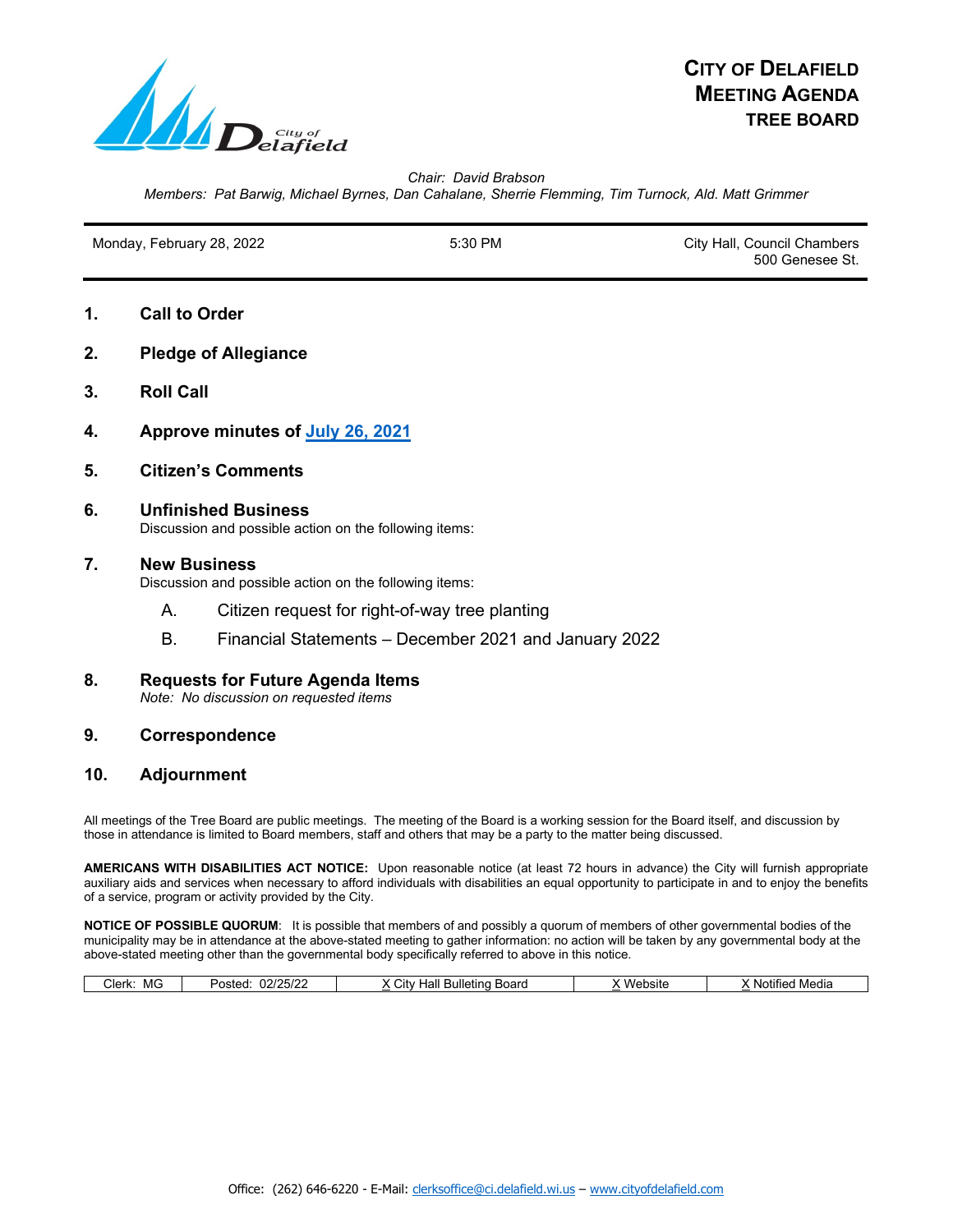### CITY OF DELAFIELD BALANCE SHEET DECEMBER 31, 2021

## TREE DEVELOPERS DEPOSIT

#### ASSETS

| 530-00-11000-000-000<br>530-00-11300-000-000 | CASH ALLOCATED TO OTHER FUNDS<br>TEMPORARY CASH INVESTMENT          | 95,349.97)<br>119,425.06 |           |
|----------------------------------------------|---------------------------------------------------------------------|--------------------------|-----------|
|                                              | <b>TOTAL ASSETS</b>                                                 |                          | 24,075.09 |
|                                              | <b>LIABILITIES AND EQUITY</b>                                       |                          |           |
|                                              | <b>FUND EQUITY</b>                                                  |                          |           |
| 530-00-30000-000-000                         | <b>FUND BALANCE</b><br>REVENUE OVER EXPENDITURES - YT<br>25,463.57) | 49,538.66                |           |
|                                              | <b>BALANCE - CURRENT DATE</b>                                       | 24,075.09                |           |
|                                              | TOTAL FUND EQUITY                                                   |                          | 24,075.09 |
|                                              | TOTAL LIABILITIES AND EQUITY                                        |                          | 24,075.09 |
|                                              |                                                                     |                          |           |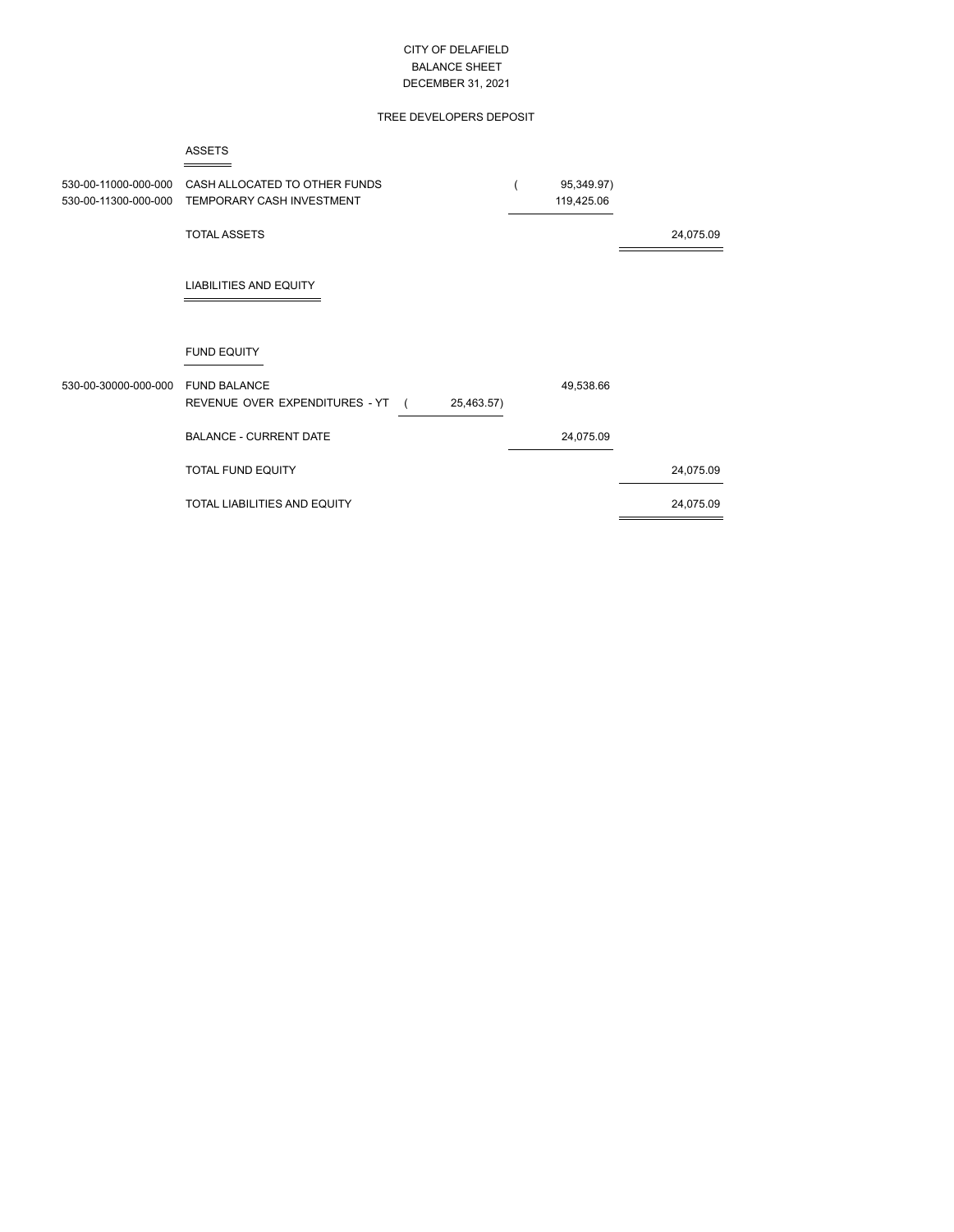### CITY OF DELAFIELD EXPENDITURES WITH COMPARISON TO BUDGET FOR THE 12 MONTHS ENDING DECEMBER 31, 2021

## TREE DEVELOPERS DEPOSIT

|                                         | PERIOD ACTUAL | <b>YTD ACTUAL</b> | <b>BUDGET</b> | <b>UNEXPENDED</b> | <b>PCNT</b> |  |
|-----------------------------------------|---------------|-------------------|---------------|-------------------|-------------|--|
| <b>ADMINISTRATION</b>                   |               |                   |               |                   |             |  |
| 530-10-53300-375-000 ST TREES AND BRUSH | .00           | 25,463.57         | .00.          | 25,463.57)        | .0          |  |
| <b>TOTAL ADMINISTRATION</b>             | .00           | 25,463.57         | .00.          | 25,463.57)        | .0          |  |
| <b>TOTAL FUND EXPENDITURES</b>          | .00           | 25,463.57         | .00.          | 25,463.57)        | .0          |  |
| NET REVENUE OVER EXPENDITURES           | .00           | 25,463.57)        | .00           | 25,463.57         | .0          |  |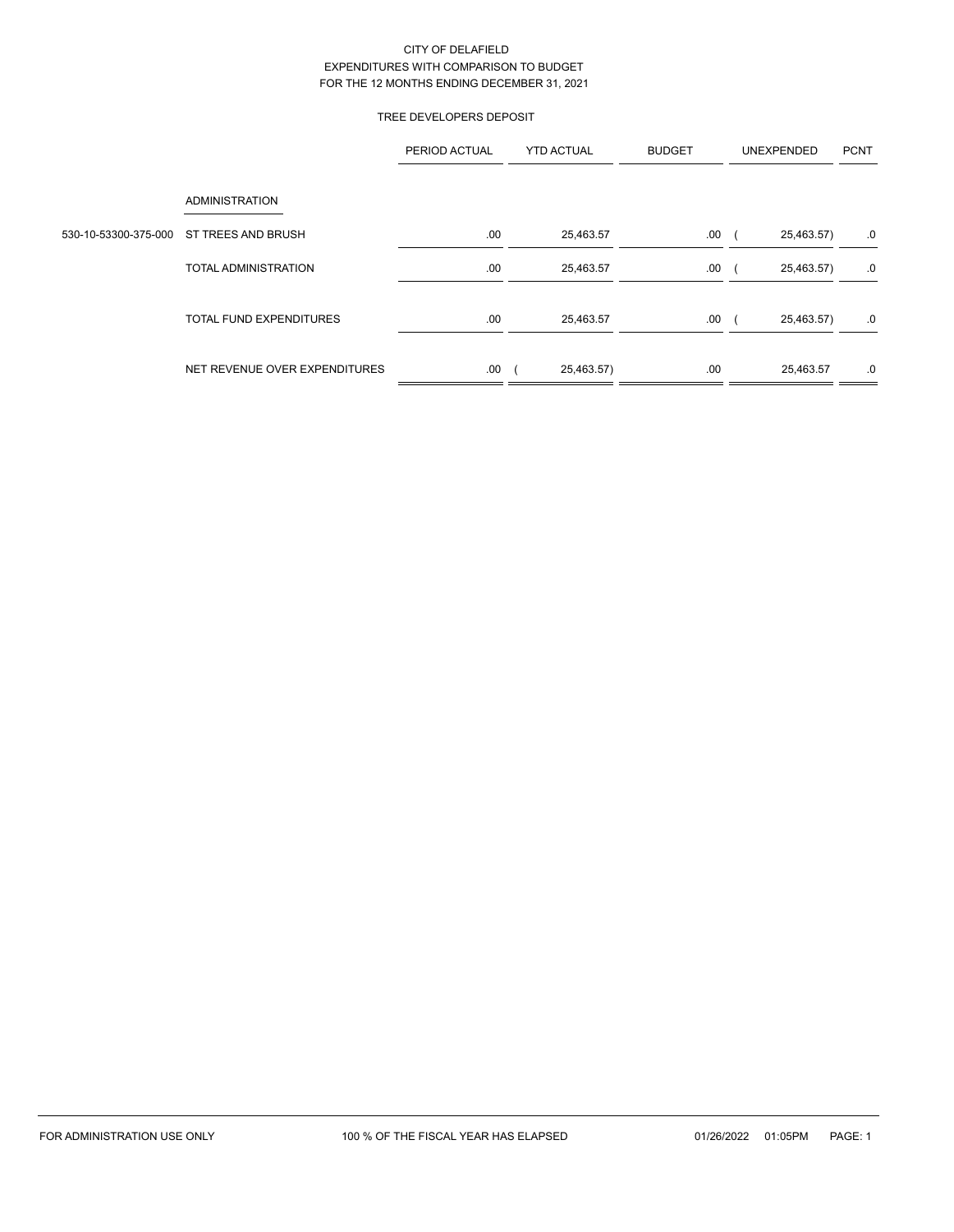### CITY OF DELAFIELD BALANCE SHEET JANUARY 31, 2022

## TREE DEVELOPERS DEPOSIT

#### ASSETS

| 530-00-11000-000-000 | CASH ALLOCATED TO OTHER FUNDS<br>530-00-11300-000-000 TEMPORARY CASH INVESTMENT | 94,824.97)<br>119,425.06 |           |
|----------------------|---------------------------------------------------------------------------------|--------------------------|-----------|
|                      | <b>TOTAL ASSETS</b>                                                             |                          | 24,600.09 |
|                      | <b>LIABILITIES AND EQUITY</b>                                                   |                          |           |
|                      | <b>FUND EQUITY</b>                                                              |                          |           |
| 530-00-30000-000-000 | <b>FUND BALANCE</b><br>REVENUE OVER EXPENDITURES - YT<br>525.00                 | 24,075.09                |           |
|                      | <b>BALANCE - CURRENT DATE</b>                                                   | 24,600.09                |           |
|                      | <b>TOTAL FUND EQUITY</b>                                                        |                          | 24,600.09 |
|                      | TOTAL LIABILITIES AND EQUITY                                                    |                          | 24,600.09 |